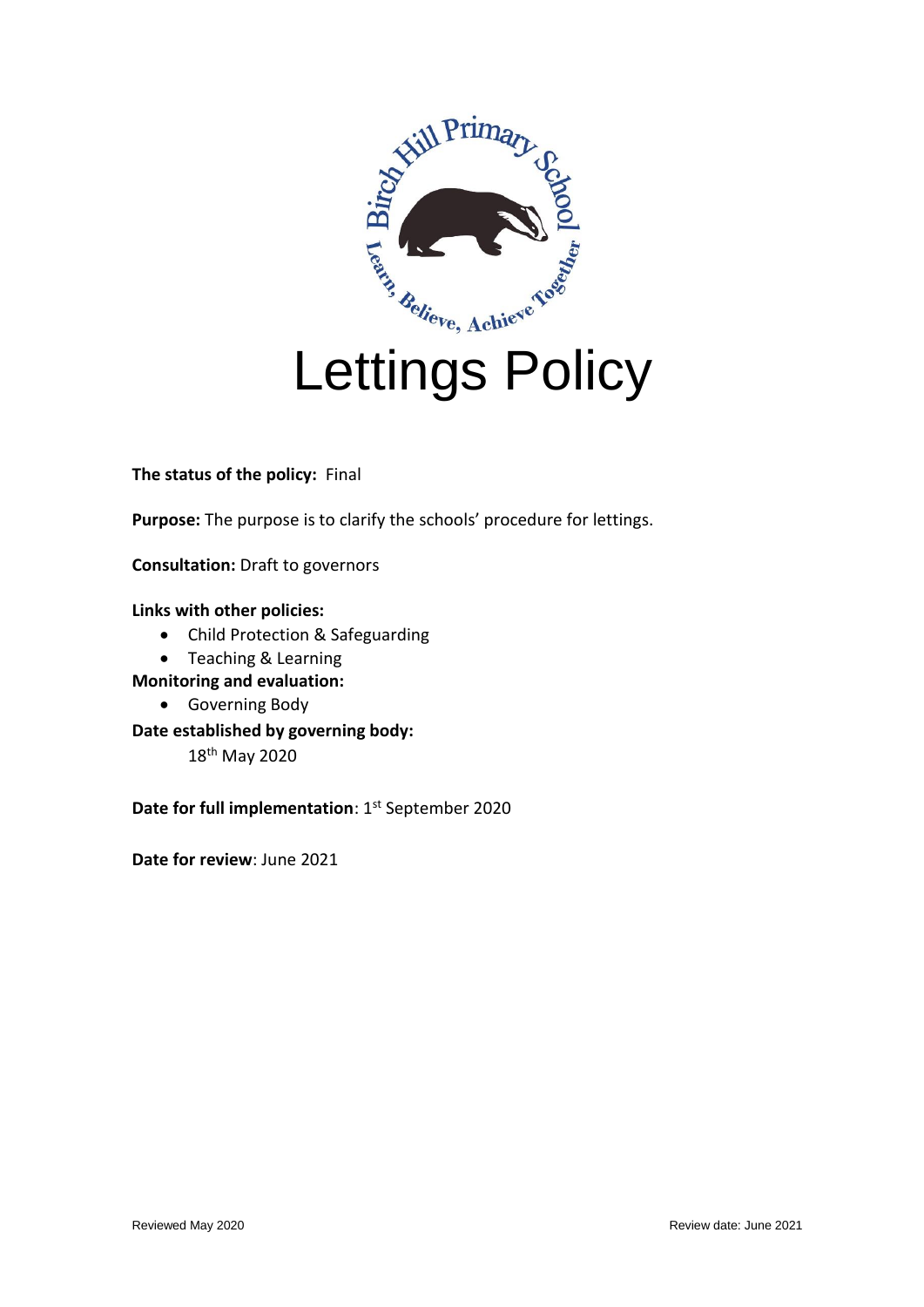# **LETTINGS POLICY**

#### **Priority of User Groups**

The school premises will be made available to the following groups in order of priority: at different rates.

- . Schools own use.
- . User groups approved by and registered with the Youth and Community Service Consultative Committees.
- . Use for elections covered by the Representation of the Peoples Act.
- . Parish Council use.
- . Other Local Authority use.
- . Commercial users.

#### **No Charge Lets**

No Charge Lets will only be agreed if there is no cost to the school and the organisation is one of which the school approves and for which it sees a benefit to the community.

#### **Community Lettings**

If we let to a group that is referred to us from the Community Centre they will still follow the procedures of filling in a letting form and providing an insurance certificate.

#### **Insurance Cover**

An amount equal to the current requirements will be included in the overall charge to cover the cost of insurance cover under the Local Authority Scheme. No Charge Lets will be charged a nominal fee of £1.00 per session for the purposes of insurance cover.

#### **Usage Agreement**

All hirers will be required to abide by the standard usage agreement, see Appendix.

#### **Charges**

Hirers will be required to pay charges as determined and published by the Governing Body. These charges will be reviewed annually.

#### **Lettings Approval**

All letting requests must be approved by the Headteacher who will inform the Governing Body

#### **Policy and Monitoring Review**

This lettings policy will be reviewed annually by the Governing Body and a letting schedule will be presented.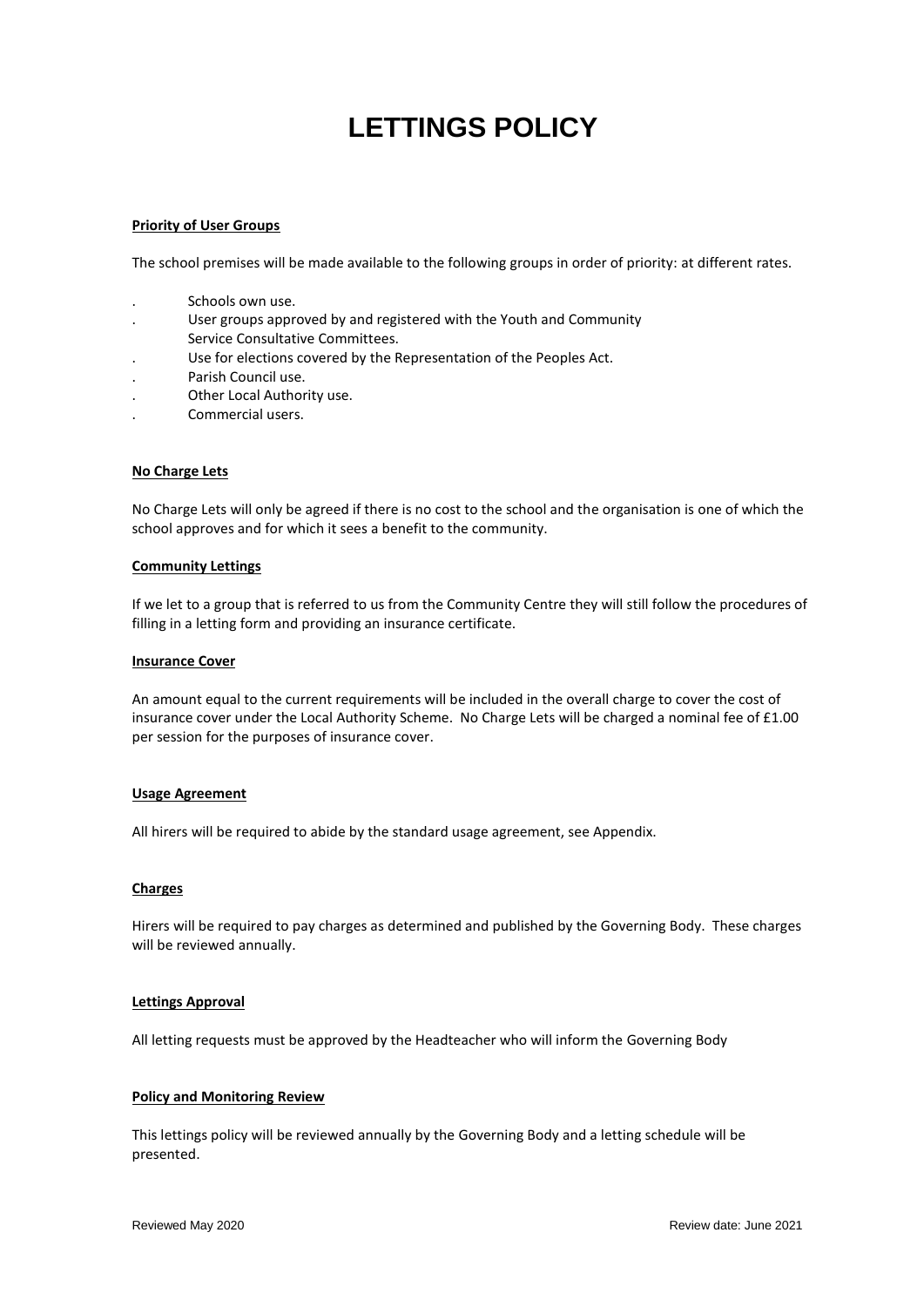#### **Health and Safety**

#### **1. Lettings**

The Governors and Headteacher must ensure that:

- a) The means of access and egress are safe for the use of hirers, and that all plant and equipment made available to and used by the hirers is safe. If the Headteacher knows of any hazard associated with the above, he should take action. Hirers should be made aware of it.
- b) Fire escape routes and exits are clearly marked for the benefit of unfamiliar users of the building, particularly during the hours of darkness.
- c) Hirers of the building are briefed about the location of emergency telephones, fire escape routes, fire alarms and fire fighting equipment. Notices regarding emergency procedures should be prominently displayed.
- d) Hirers using any equipment or facility provided by the school are familiar with its safe use and, if necessary, briefed accordingly.
- e) Arrangements are made for checking the security and condition of the premises and equipment used after vacation by the hirer or his staff.
- f) The school will not be liable for hirer's equipment.
- g) Hirer's to have appropriate Public Liability insurance

### **2. Fire And Emergency Evacuation Procedures**

The school's procedures for fire and emergency evacuation are appended (Appendix 1). Arrangements for updating these procedures and displaying them are as follows:

- The procedures will be reviewed at least annually by the delegated person (see Section 4) or whenever a significant change to the building or other practice makes this necessary. They will make recommendations for changes to the Headteacher and Governors who will take the appropriate action to revise the published procedures.
- Summary copies of the fire and emergency evacuation procedures should be displayed clearly on a wall in each class area, the Staff Room and the Secretary's office. Each copy of the procedure should carry the date of the most recent review or revision. Only current versions shall be displayed. Supply teaching staff, voluntary helpers and regular visitors should be made aware of their contents as soon as possible.
- The log book for recording and evaluation of practice and evacuation drills is available from the Caretaker.

#### **3. Fire Prevention Equipment**

Arrangements are made to regularly monitor the condition of all fire prevention equipment.

This will include the regular visual inspection of fire extinguishers and the fire alarm system. The delegated person will maintain a record of these inspections.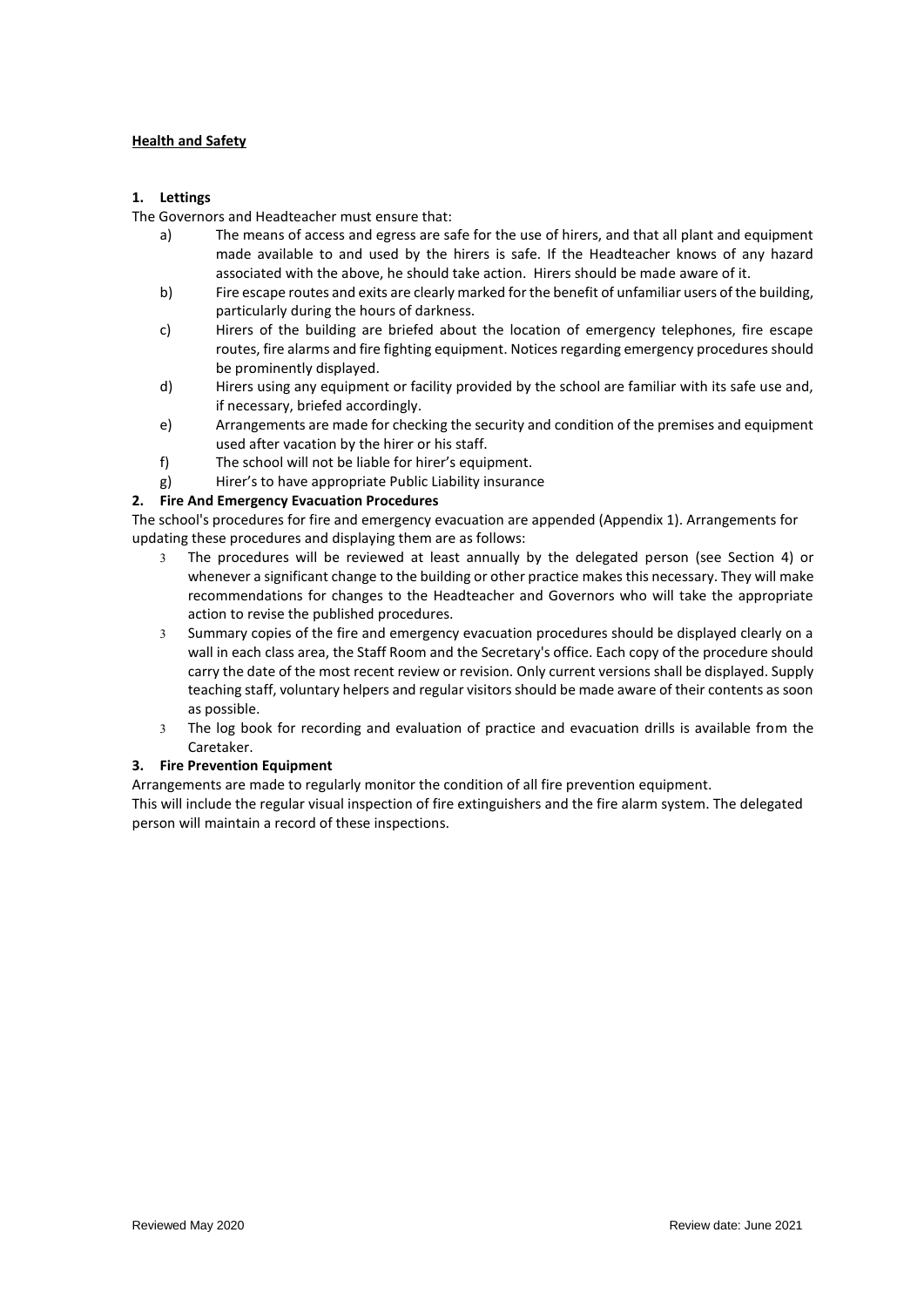# **BIRCH HILL PRIMARY SCHOOL**

# **USAGE AGREEMENT**

- 1. Invoices to be paid on presentation.
- 2. All damage to school premises and property to be paid for by the hirers.
- 3. Should any insurance claim arise due to any damage caused as a direct result of the hirer they will be liable for the insurance excess.
- 4. Cancellation of bookings must be made as soon as possible and no later than 24 hours before the commencement of the booking. Failing this the hirers will be liable for any charges incurred by the school.
- 5. Additional charges may be made if hirers exceed the agreed letting times.
- 6. The only area of the school normally available for hire is the main school hall and the main entrance hall as access to it. Hirers must ensure that users do not go into any other areas of the school, notwithstanding this all areas used by the hiring groups must be left clean and tidy.
- 7. Smoking is not permitted on school premises or in the school grounds.
- 8. Pins, staples or adhesives are not to be used on the walls.
- 9. Ball games within the school buildings may only be played with soft balls, only soft shoes or training shoes should be worn for such games.
- 10. School equipment may only be used by prior written agreement of the Governing Body or its representative.
- 11. If hirers require the use of the school kitchens these must be booked separately and a further charge paid. Under no other circumstances is anybody allowed in the kitchen area.
- 12. The school first aid facilities are only to be used in an emergency. Similarly, the school telephone may only be used to contact either the school staff or to summon the emergency services.
- 13. In the event of an emergency at the school, normal procedures should be followed. For a fire this means first evacuating everybody from the school premises, calling the Fire Brigade and if possible tackling the fire with local extinguishers but under no circumstances should any person put themselves at risk. In the event of a bomb scare the school should once again be evacuated and the police notified immediately, giving as much information as possible about the call and caller.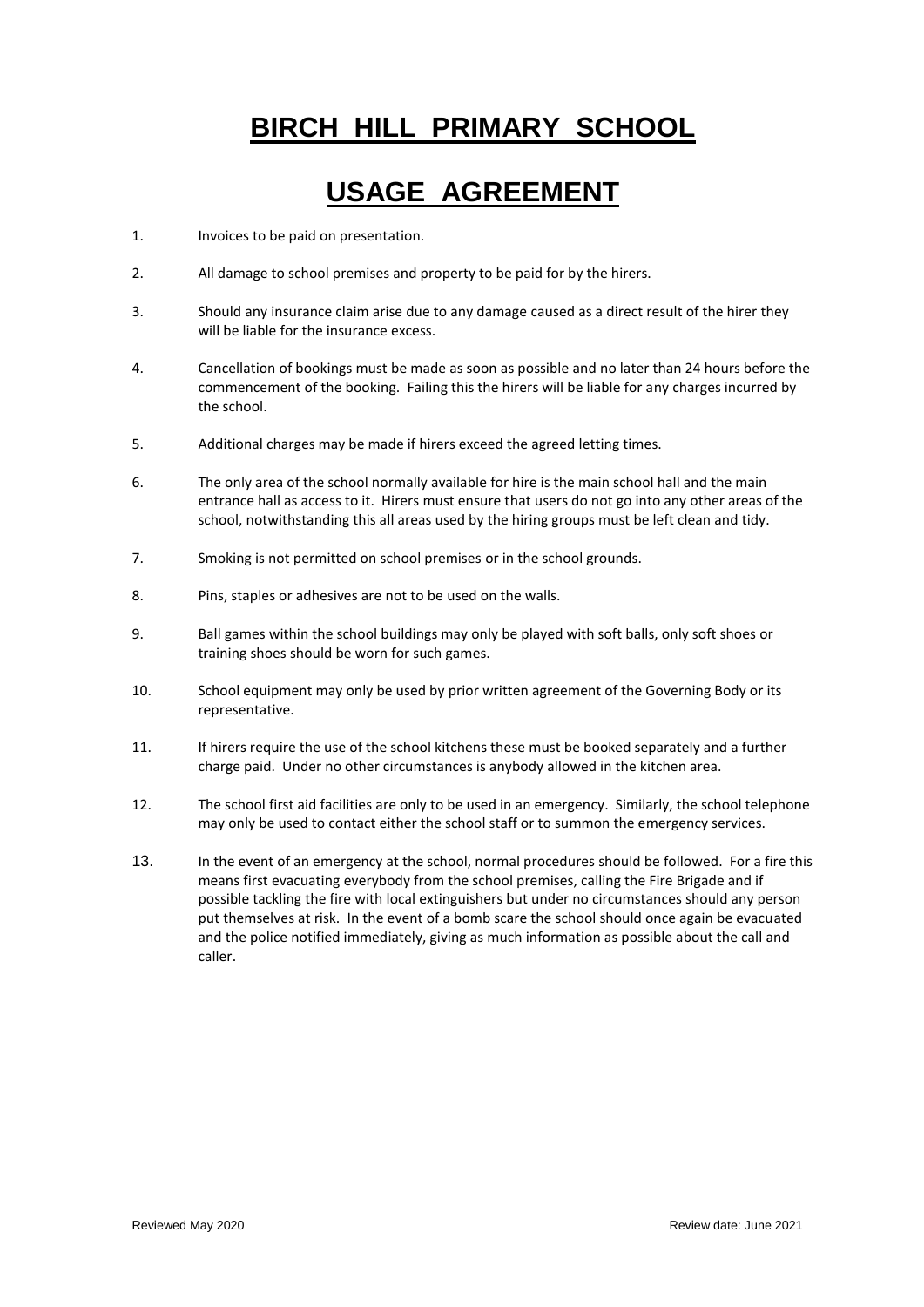Appendix 1 of Health & Safety policy

# **4. Appendix 1: Fire and Emergency Evacuation Procedures**

These procedures describe formally the action to be followed in the event that it is necessary to evacuate the building in an emergency as the result of fire or other emergency such as a bomb threat. Summary procedures for display in class areas are attached to this document.

# **4.1. Record of numbers present**

A head count of boys and girls will normally be used to check the numbers present following an evacuation during working hours.

# **4.2. Sounding the alarm**

Whenever an outbreak of fire is discovered the person discovering the fire will sound the alarm by breaking the glass of the nearest available emergency alarm point. The fire alarm sounds continuously. When the alarm sounds any available adult in the School Office will telephone the fire brigade before leaving the building by the nearest convenient exit and proceeding to the assembly point.

In the event of a bomb threat, the discovery of a suspect device, (Appendix 5), or other situation which requires evacuation of the building the Headteacher or the senior teacher on duty at the time will make the decision to evacuate the building and sound the alarm. The alarm will be sounded continuously for at least two minutes.

# **4.3. Evacuation during working hours**

This procedure is to be followed whenever the evacuation alarm sounds during normal school working hours.

- `When the alarm sounds, classes, all staff and visitors will leave the building by the most convenient exit in order and in silence.
- Teachers working in the Studio or Hall must go with their classes directly to the assembly point.
- Classes will assemble on the field in lines with their backs to the school (facing Ringmead).
- Teachers will check the headcount and then report to the Headteacher or senior teacher on duty "Mr/Mrs ...... class all accounted for".
- Team TAs will account for the support staff in their team and will inform the School Business who will have the staff signing-in book.
- The Secretary will account for visitors, using the visitors' book.

### **4.4. Evacuation during Lunch Time**

When the alarm sounds continuously:

- If in school (including the modular building):-
	- All children will stand still and be silent.
	- Children and any staff or visitors will leave the building, disregarding any food or belongings, by the most convenient exit and make their way to the Assembly Point. Midday Supervisors and any staff available will direct this operation.

If on the playgrounds:-

- 3 Staff will blow whistles in long blasts and direct children to the Assembly Point.
- At the Assembly Point:-
- Children will form in class lines in silence, facing the Ringmead fence (backs to the school) in year group order with year 5/6 nearest Ladybank and Year 1 nearest South Hill Park.
- Supervisors will carry out a head count. Numbers present will be compared with the record sheet of the number expected and reported to the Head or senior teacher present.